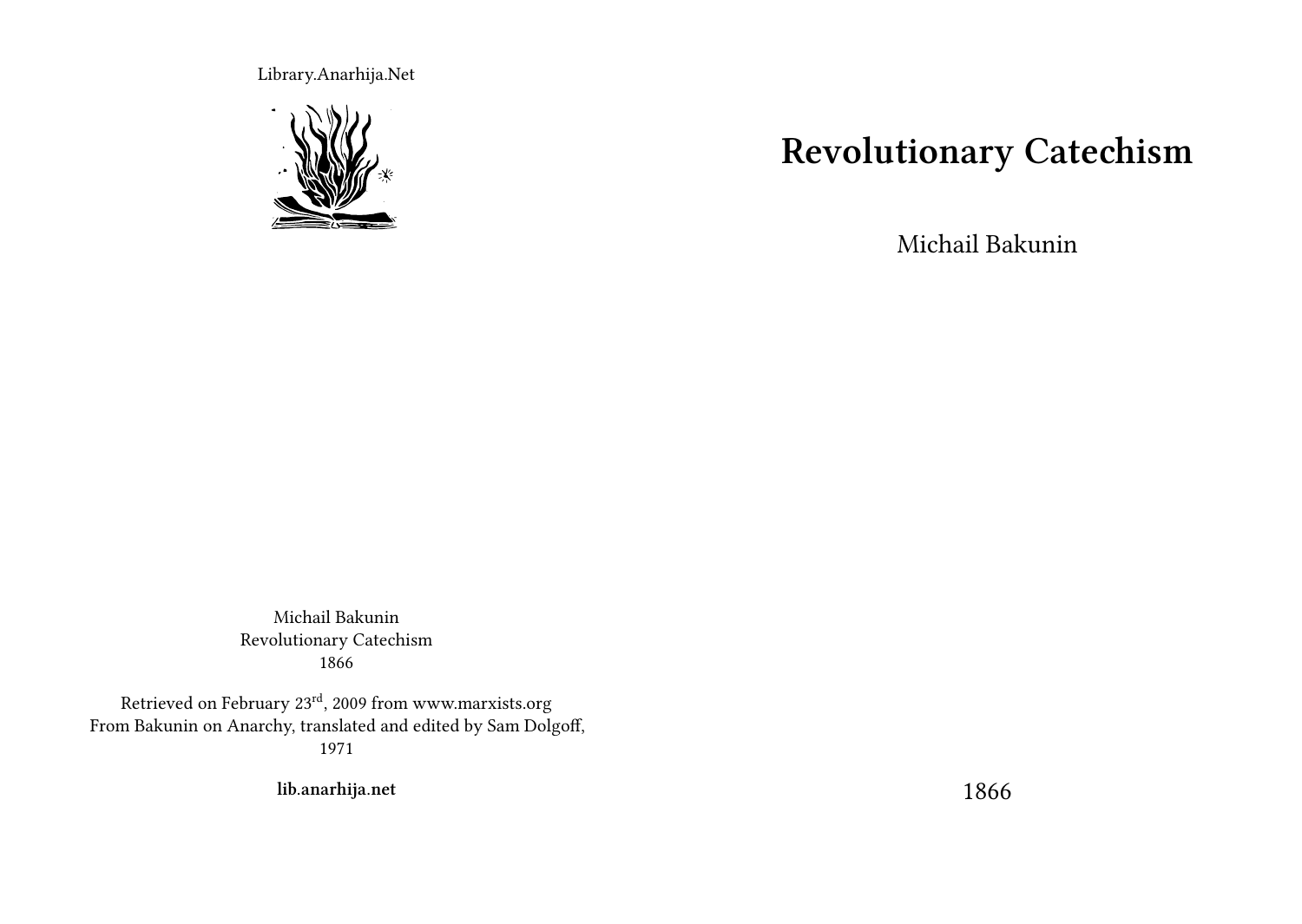## **Contents**

country and would, in effect, constitute a crime against all the other nations. It follows that the uprising of a single people must have in view not only itself, but the whole world. This demands a worldwide program, as large, as profound, as true, as human, in short, as all-embracing as the interests of the whole world. And in order to energize the passions of all the popular masses of Europe, regardless of nationality, this *program can only be the program of the social and democratic revolution.*

Briefly stated, the objectives of *the social and democratic revolution* are: Politically: the abolition of the historic rights of states, the rights of conquest, and diplomatic rights [statist international law. Tr.]. It aims at the full emancipation of individuals and associations from divine and human bondage; it seeks the absolute destruction of all compulsory unions, and all agglomerations of communes into provinces and conquered countries into the State. Finally, it requires the radical dissolution of the centralized, aggressive, authoritarian State, including its military, bureaucratic, governmental, administrative, judicial, and legislative institutions. 'ne revolution, in short, has this aim: *freedom for all, for individuals as well as collective bodies, associations, communes, provinces, regions, and nations,* and *the mutual guarantee of this freedom by federation*.

Socially: *it seeks the confirmation of political equality by economic equality*. This is not the removal of natural individual differences, but *equality in the social rights of every individual from birth*; in particular, equal means of subsistence, support, education, and opportunity for every child, boy or girl, until maturity, and equal resources and facilities in adulthood to create his own well-being by his own labor.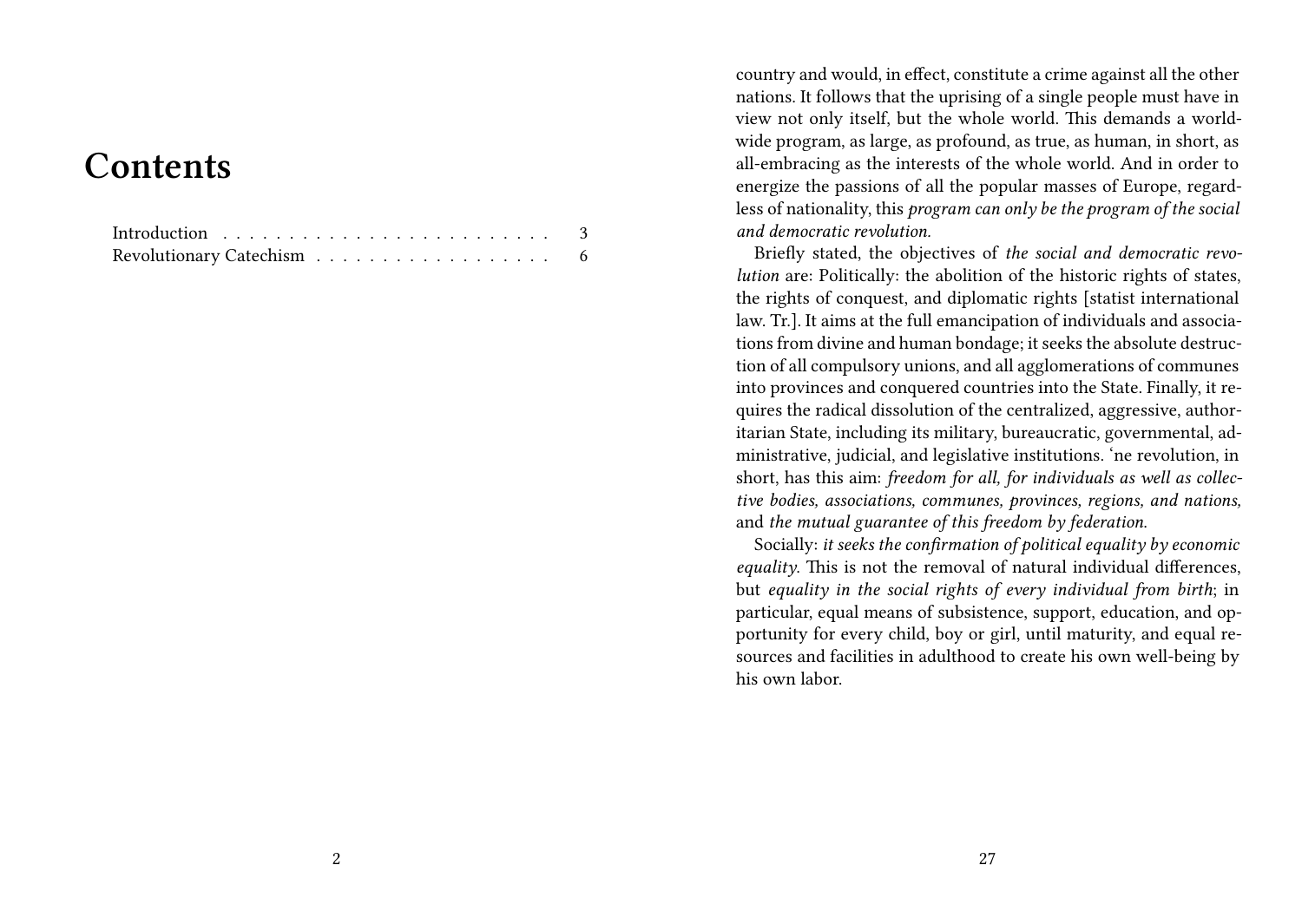- S. Having reached the age of adulthood, the adolescent will be proclaimed autonomous and free to act as he deems best. In exchange, society will expect him to fulfill only these three obligations: that he remain *free,* that he *live by his own labor,* and that he *respect the freedom of others.* And, as the crimes and vices infecting present society are due to the evil organization of society, it is certain that in a society based on reason, justice, and freedom, on respect for humanity and on complete equality, the good will prevail and the evil will be a morbid exception, which will diminish more and more under the pervasive influence of an enlightened and humanized public opinion.
- T. The old, sick, and infirm will enjoy all political and social rights and be bountifully supported at the expense of society.

XI. *Revolutionary policy.* It is our deep-seated conviction that since the freedom of all nations is indivisible, national revolutions must become international in scope. just as the *European and world reaction is unified,* there should no longer be *isolated revolutions,* but *a universal, worldwide revolution.* Therefore, all the particular interests, the vanities, pretensions, jealousies, and hostilities between and among nations must now be transformed into *the unified, common, and universal interest of the revolution, which alone can assure the freedom and independence of each nation by the solidarity of all.* We believe also that the holy alliance of the world counterrevolution and the conspiracy of kings, clergy, nobility, and the bourgeoisie, based on enormous budgets, on permanent armies, on formidable bureaucracies, and equipped with all the monstrous apparatus of modern centralized states, constitutes an overwhelming force; indeed, that this formidable reactionary coalition can be destroyed only by the greater power of the *simultaneous revolutionary alliance and action of all the people of the civilized world,* that against this reaction *the isolated revolution of a single people will never succeed.* Such a revolution would be folly, a catastrophe for the isolated

## **Introduction**

While there are many inclinations of the libertarian direction of Bakunin's thought before and after his escape from Siberia in 1861, it was not until the period between 1864 and 1867, when he lived in Italy, that his anarchist ideas took final shape. This period marks the last step in Bakunin's transition from revolutionary nationalism to the mature revolutionary anarchism expounded by him toward the end of his eventful life.

In 1864 Bakunin founded the secret International Revolutionary Association (better known as the International Fraternity) which published its program and statutes in 1865–66 in three related documents: *The International Family*, the *Revolutionary Catechism*, and the *National Catechism*, in which Bakunin outlined the basic tenets of his doctrine. They are, as H. E, Kaminski writes, "the spiritual foundation of the entire anarchist movement…" As Bakunin's ideas evolved, he modified some and elaborated others, but never departed from the fundamental principles defined in these documents. They were reproduced in the original French in Dr. Max Nettlau's definitive biography of Bakunin. Nettlau made fifty copies of them which he deposited in the principal libraries of the world.They were then included in the excellent anthology of the anarchist movement, Ni Dieu, Ni Maître, edited by the noted libertarian-socialist historian and sociologist Daniel Guérin. In his introduction Guérin remarks that these texts are "…the least known and the most important of Bakunin's writings … they should not be confused with the *Rules That Should Inspire a Revolutionist*, written much later in 1869, during Bakunin's brief association with the young Russian nihilist Sergei Nechaev whose credo was 'the end justifies the means.' …The men who, in Italy, founded the Fraternity with Bakunin were former disciples of the republican nationalist Giuseppe Mazzini, from whom they acquired their fondness for secret societies. They left their mentor because they rejected his Deism and his purely 'polit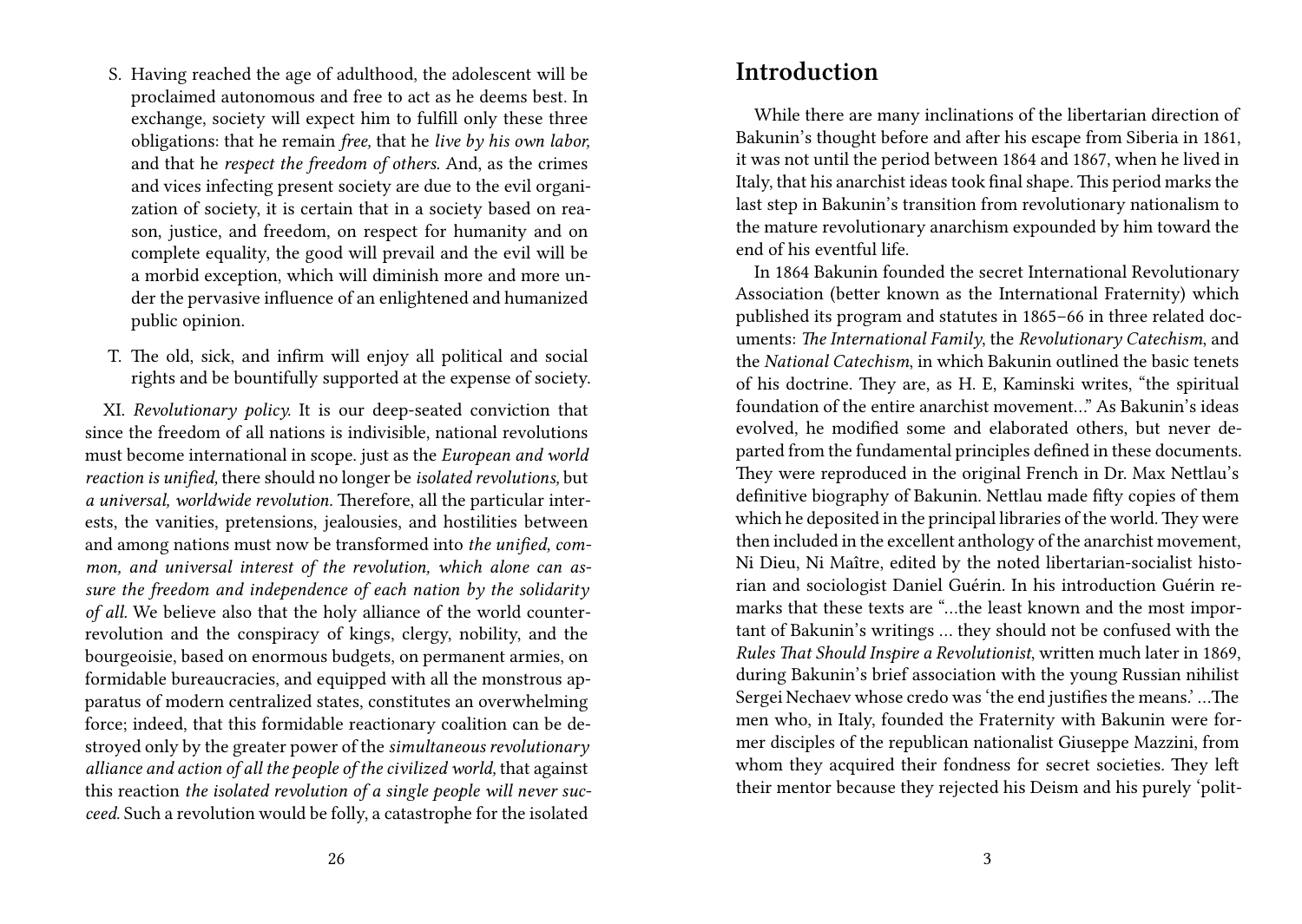ical' conception of the revolution as bourgeois and devoid of social content…"

It is necessary to point out that when dissent is outlawed, revolutionaries are forced to organize secret societies. Bakunin was not alone; everybody conspired — the Poles, the Italians, the Russians, the Blanquists, and the nascent unions camouflaged as social clubs.

Like all radicals at that time, Bakunin believed that the fall or death of Napoleon III would precipitate a new revolution, a new 1848. He directed all his energy toward safeguarding the expected revolution from the mistakes which had led to the collapse of the revolution of 1848. Despite the encouraging revival of the socialist and labor movements, Bakunin saw that the workers were still very far from attaining the necessary revolutionary consciousness. To imbue the masses with this consciousness and to prevent the deformation of the revolution, Bakunin felt that the only alternative was to organize the secret International Fraternity. Bakunin was convinced that this kind of vanguard movement was indispensable to the success of the Social Revolution; that the Revolution must simultaneously destroy the old order and take on a federalist and anarchistic direction.

The Revolutionary Catechism is primarily concerned with the immediate practical problems of the revolution. It was meant to sketch out for new and prospective members of the International Fraternity both the fundamental libertarian principles and a program of action. The Revolutionary Catechism does not attempt to picture the perfect anarchist society — the anarchist heaven. Bakunin had in mind a society in transition toward anarchism. The building of a full-fledged anarchist society is the work of future generations.

The Revolutionary Catechism indicates that Bakunin did not at first favor the direct expropriation of those sectors of private industry which did not employ hired labor. He expected that with the abolition of the right of inheritance, private ownership would disappear within a generation, to be gradually superseded by workers' productive associations. He feared that an immediate massive expropriahuman treatment, demoralize or otherwise hinder the physical and mental development of their children.

- Q. Children belong neither to their parents nor to society. They belong to themselves and to their own future liberty. Until old enough to take care of themselves, children must be brought up under the guidance of their elders. It is true that parents are their natural tutors, but since the very future of the commune itself depends upon the intellectual and moral training it gives to children, the *commune must be the tutor.* The freedom of adults is possible only when the free society looks after the education of minors.
- R. *The secular school must replace the Church,* with the difference that while religious indoctrination perpetuates superstition and divine authority, the sole purpose of secular public education is the gradual, progressive initiation of children into liberty by the triple development of their physical strength, their minds, and their will. Reason, truth, justice, respect for fellowmen, the sense of personal dignity which is inseparable from the dignity of others, love of personal freedom and the freedom of all others, the conviction that work is the base and condition for rights — these must be the fundamental principles of all public education. Above all, education must make men and inculcate human values first, and then train specialized workers. As the child grows older, authority will give way to more and more liberty, so that by adolescence he will be completely free and will forget how in childhood he had to submit unavoidably to authority. Respect for human worth, the germ of freedom, must be present even while children are being severely disciplined. The essence of all moral education is this: inculcate children with respect for humanity and you will make good men…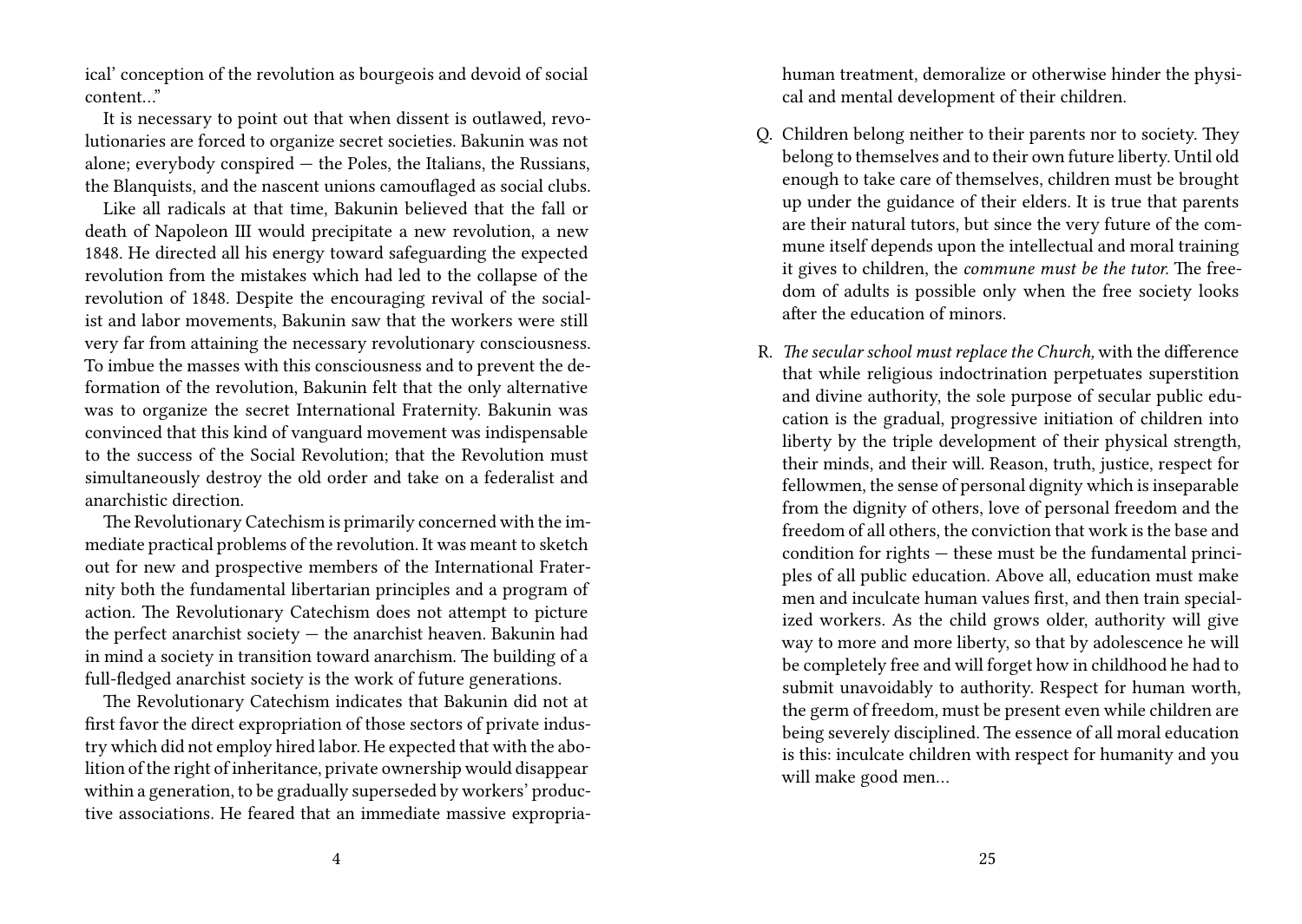*own labor*. Without expropriation, only through the powerful pressure of the worker's associations, capital and the tools of production will fall to those who produce wealth by their own  $labor.<sup>3</sup>$ 

- M. *Equal political, social, and economic rights, as well as equal obligations for women*.
- N. Abolition not of the natural family but of the *legal* family founded on law and property. Religious and civil marriage to be replaced by *free* marriage. Adult men and women have the right to unite and separate as they please, nor has society the right to hinder their union or to force them to maintain it. With the abolition of the right of inheritance and the education of children assured by society, all the legal reasons for the irrevocability of marriage will disappear. The union of a man and a woman must be free, for a free choice is the indispensable condition for moral sincerity. In marriage, man and woman must enjoy absolute liberty. Neither violence nor passion nor rights surrendered in the past can justify an invasion by one of the liberty of another, and every such invasion shall be considered a crime.
- O. From the moment of pregnancy to birth, a woman and her children shall be subsidized by the communal organization. Women who wish to nurse and wean their children shall also be subsidized.
- P. Parents shall have the right to care for and guide the education of their children, under the ultimate control of the commune which retains the right and the obligation to take children away from parents who, by example or by cruel and in-

tion might find the workers unprepared to take control. This would leave the way open for a bureaucratic administrative apparatus. It would lead to a worse evil, namely, the restoration of authoritarian institutions. The fact that Bakunin called for the destruction of all oppressive institutions does not mean that he favored premature changes in certain areas. However, some years later he included expropriation in his program when the workers demanded it.

In touching on the constructive potentialities of cooperative workers' associations, Bakunin speculated that in the future mankind would not be politically organized into nations. National frontiers would be abolished. Human society would be organized industrially according to the needs of production. In view of the existing situation, it was not a matter of immediate concern and he merely mentioned it in passing. Later on, this idea occupied a key place in Bakunin's anarcho-syndicalist program for the International.

To avoid misunderstanding, the reader should know that before anarchism became an organized movement, Bakunin and the anarchists in general used the term "State" and allied expressions in a twofold sense: with reference to the social collectivity or social order, and as designating the complex of repressive institutions exercising intrusive political authority over society and the individual. To avoid this confusion, anarchists today use the word "State" only in the second, negative sense.

<sup>&</sup>lt;sup>3</sup> Bakunin means that private ownership of production will be permitted only if the owners do the actual work and do not employ anyone. He believed that collective ownership would gradually supersede private ownership.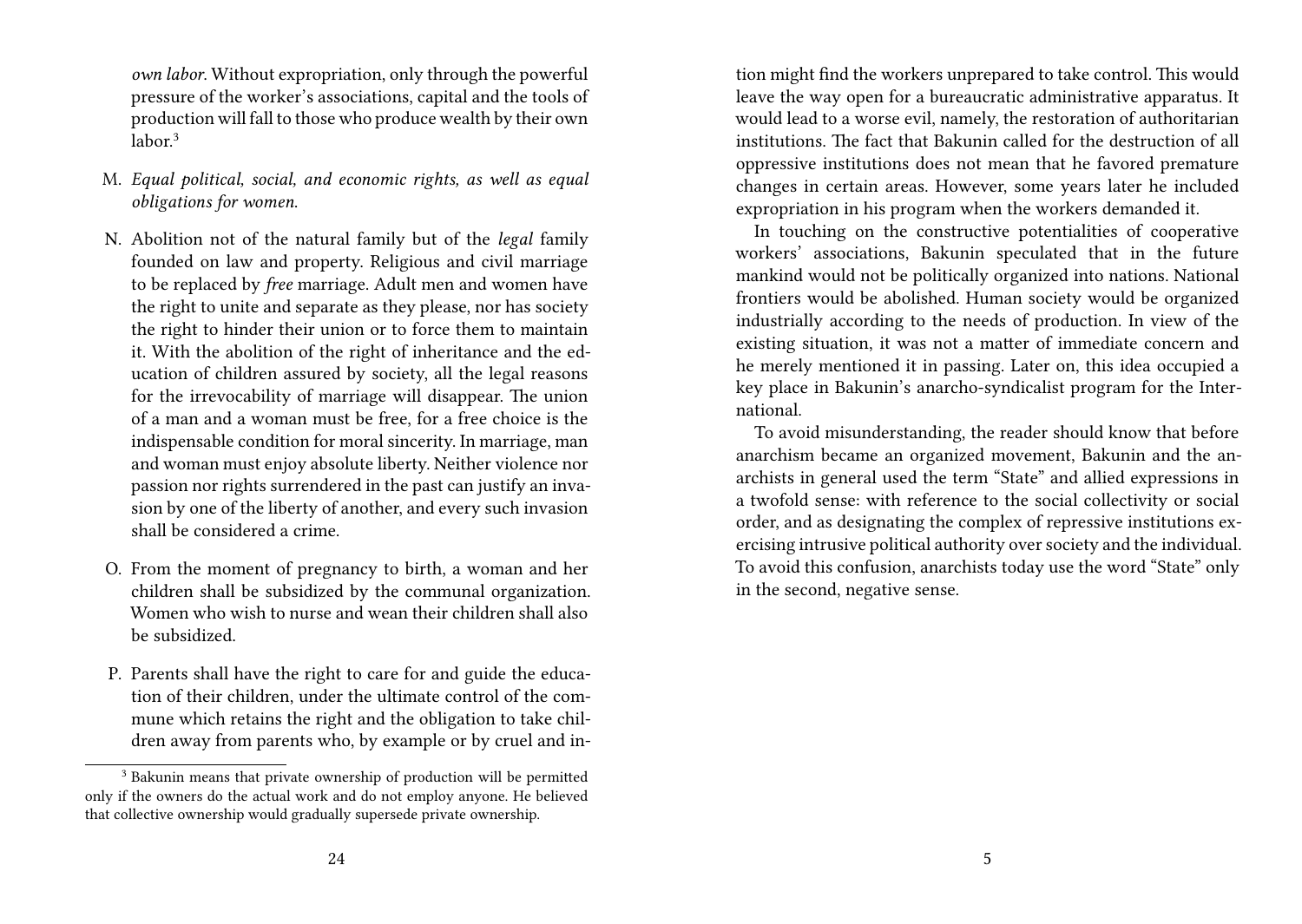## **Revolutionary Catechism**

II. Replacing the cult of God by *respect and love of humanity,* we proclaim *human reason* as the only criterion of truth; *human conscience* as the basis of justice; *individual and collective freedom* as the only source of order in society.

III. Freedom is the absolute right of every adult man and woman to seek no other sanction for their acts than their own conscience and their own reason, being responsible first to themselves and then to the society which they have *voluntarily* accepted.

IV. It is not true that the freedom of one man is limited by that of other men. Man is really free to the extent that his freedom, fully acknowledged and mirrored by the free consent of his fellowmen, finds confirmation and expansion in their liberty. Man is truly free only among equally free men; the slavery of even one human being violates humanity and negates the freedom of all.

V. The *freedom* of each is therefore realizable only in the equality of all. The realization of freedom through equality, in principle and in fact, is *justice.*

VI. If there is one fundamental principle of human morality, *it is freedom*. To respect the freedom of your fellowman *is duty;* to love, help, and serve him is *virtue.*

VII. *Absolute rejection of every authority including that which sacrifices freedom for the convenience of the state.* Primitive society had no conception of freedom; and as society evolved, *before* the full awakening of human rationality and freedom, it passed through a stage controlled by human and divine authority. The political and economic structure of society must now be reorganized on the basis of freedom. Henceforth, *order in society must result from the greatest possible realization of individual liberty, as well as of liberty on all levels of social organization.*

VIII. The political and economic organization of social life must not, as at present, be directed from the summit to the base — the grope in vain for any enlightenment, constitutes a mindless mob whose blind *turbulence* threatens the very existence of society itself.

The artificial separation between manual and intellectual labor must give way to a new social synthesis. When the man of science performs manual labor and the man of work performs intellectual labor, free intelligent work will become the glory of mankind, the source of its dignity and its rights.

J.

- K. *Intelligent and free labor will necessarily be collective labor.* Each person will, of course, be free to work alone or collectively. But there is no doubt that (outside of work best performed individually) in industrial and even scientific or artistic enterprises, collective labor will be preferred by everyone. For association marvellously multiplies the productive capacity of each worker; hence, a cooperating member of a productive association will earn much more in much less time. When the free productive associations (which will include members of cooperatives and labor organizations) voluntarily organize according to their needs and special skills, they will then transcend all national boundaries and form an immense worldwide economic federation. This will include an industrial parliament, supplied by the associations with precise and detailed global-scale statistics; by harmonizing supply and demand the parliament will distribute and allocate world industrial production to the various nations. Commercial and industrial crises, stagnation (unemployment), waste of capital, etc., will no longer plague mankind; the emancipation of human labor will regenerate the world.
- L. *The land, and all natural resources, are the common property of everyone, but will be used only by those who cultivate it by their*

<sup>…</sup>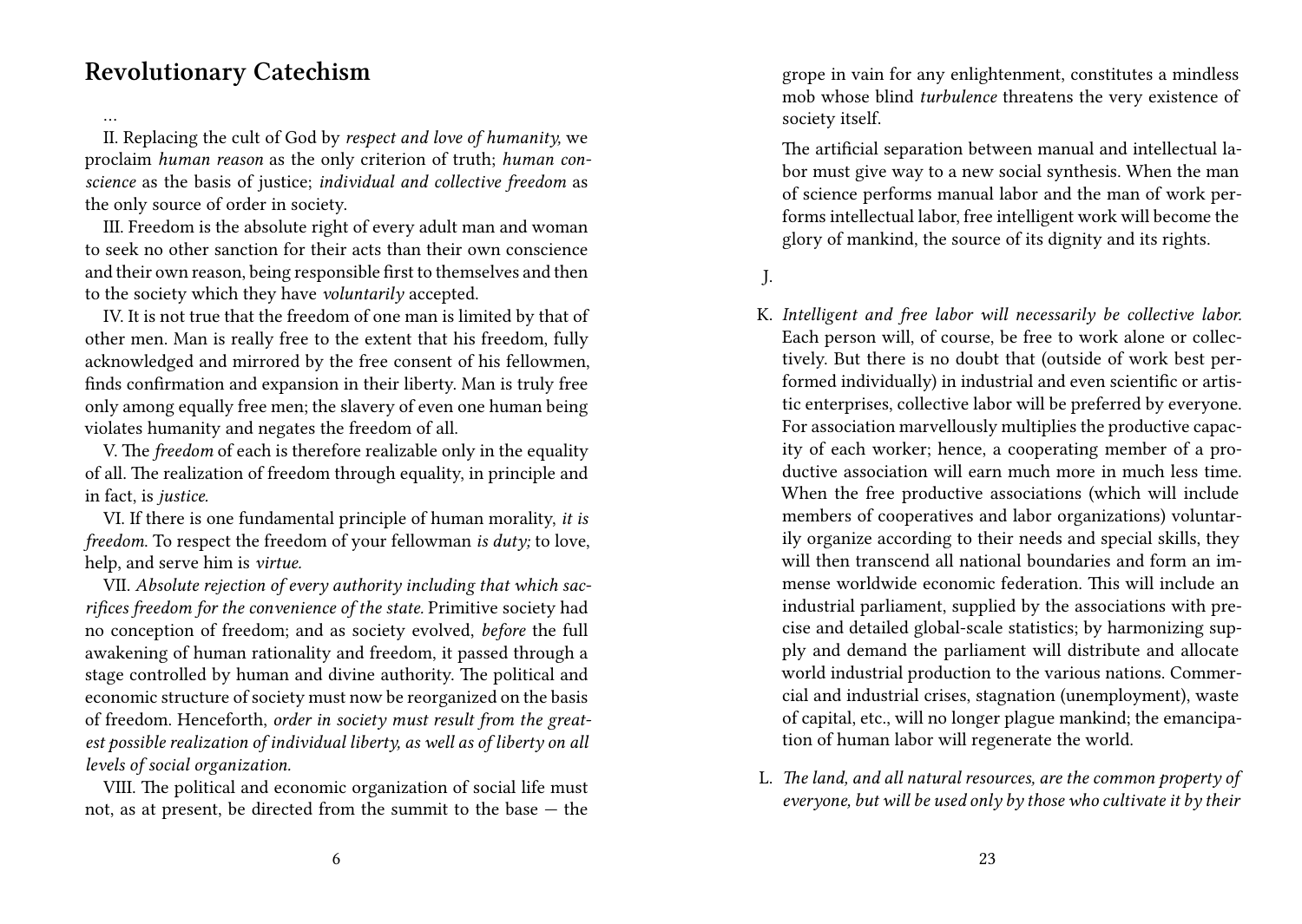a scoundrel. A born aristocrat (if he should, by some happy chance, be ashamed of his aristocratic lineage and renounce privileges of birth) will yearn for past glories, be useless in the present, and passionately oppose future progress. The same goes for the bourgeois: this dear child of capital and idleness will waste his leisure in dishonesty, corruption, and debauchery, or serve as a brutal force to enslave the working class, who will eventually unleash against him a retribution even more horrible than that of 1793.

The evils that the worker is subjected to by the division of labor are much easier to determine: forced to work for others because he is born to poverty and misery, deprived of all rational upbringing and education, morally enslaved by religious influence. He is catapulted into life, defenseless, without initiative and without his own will. Driven to despair by misery, he sometimes revolts, but lacking that unity with his fellow workers and that enlightened thought upon which power depends, he is often betrayed and sold out by his leaders, and almost never realizes who or what is responsible for his sufferings. Exhausted by futile struggles, he falls back again into the old slavery.

This slavery will last until capitalism is overthrown by the collective action of the workers. They will be exploited as long as education (which in a free society will be equally available to all) is the exclusive birthright of the privileged class; as long as this minority monopolizes scientific and managerial work and the people — reduced to the status of machines or beasts of burden — are forced to perform the menial tasks assigned to them by their exploiters. This degradation of human labor is an immense evil, polluting the moral, intellectual, and political institutions of society. History shows that an uneducated multitude whose natural intelligence is suppressed and who are brutalized by the mechanical monotony of daily toil, who

center to the circumference — imposing unity through forced centralization. On the contrary, it must be reorganized to issue *from the base to the summit — from the circumference to the center — according to the principles* of free association and federation.

IX. *Political organization.* It is impossible to determine a concrete, universal, and obligatory norm for the internal development and political organization of every nation. The life of each nation is subordinated to a plethora of different historical, geographical, and economic conditions, making it impossible to establish a model of organization equally valid for all. Any such attempt would be absolutely impractical. It would smother the richness and spontaneity of life which flourishes only in infinite diversity and, what is more, contradict the most fundamental principles of freedom. However, without certain *absolutely essential conditions* the practical realization of freedom will be forever impossible.

These conditions are:

- A. *The abolition of all state religions and all privileged churches, including those partially maintained or supported by state subsidies*. Absolute liberty of every religion to build temples to their gods, and to pay and support their priests.
- B. The churches considered as religious corporations must never enjoy the *same* political rights accorded to the productive associations; nor can they be entrusted with the education of children; for they exist merely to negate morality and liberty and to profit from the lucrative practice of witchcraft.
- C. *Abolition of monarchy*; establishment of a commonwealth.
- D. *Abolition of classes, ranks, and privileges; absolute equality of political rights for all men and women; universal suffrage*. 1

<sup>&</sup>lt;sup>1</sup> Not in the state, but in the units of the new society. Note by Max Nettlau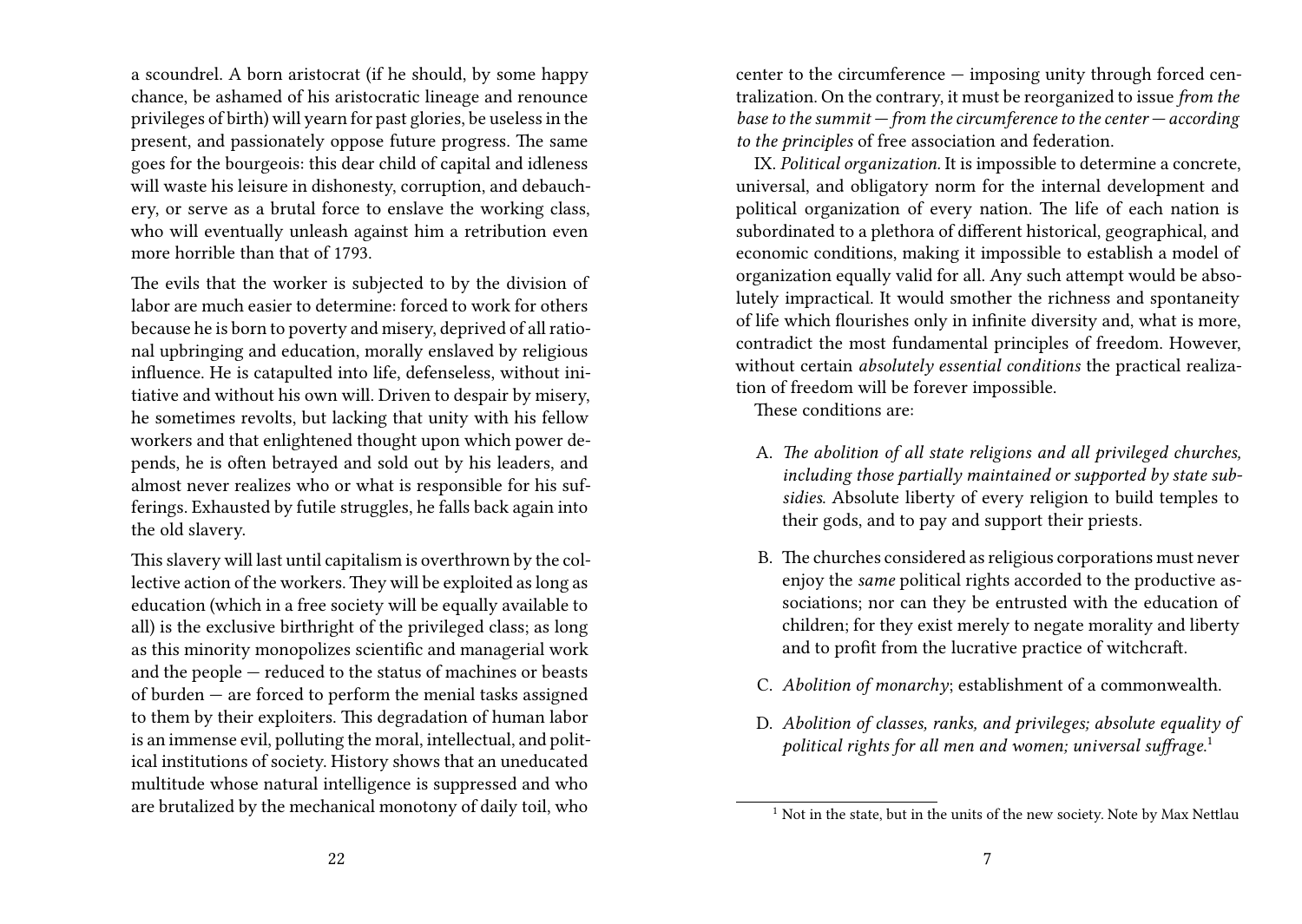- E. *Abolition, dissolution*, and moral, political, and economic dismantling of the *all-pervasive, regimented, centralized State,* the alter ego of the Church, and as such, the permanent cause of the impoverishment, brutalization, and enslavement of the multitude. This naturally entails the following: *Abolition of all state universities:* public education must be administered only by the communes and free associations. *Abolition of the State judiciary:* all judges must be elected by the people. *Abolition of all criminal, civil, and legal codes now administered in Europe:* because the code of liberty can be created only by *liberty itself. Abolition of banks and all other institutions of state credit. Abolition of all centralized administration, of the bureaucracy, of all permanent armies and state police.*
- F. Immediate direct election of all judicial and civil functionaries as well as representatives (national, provincial, and communal delegates) by the universal suffrage of both sexes.
- G. *The internal reorganization* of each country on the basis of the *absolute freedom of individuals, of the productive associations, and of the communes*. Necessity of recognizing *the right of secession: every individual, every association, every commune, every region, every nation has the absolute right to selfdetermination, to associate or not to associate, to ally themselves with whomever they wish and repudiate their alliances without regard to so-called historic rights* [rights consecrated by legal precedent] or the *convenience of their neighbors*. Once the right to secede is established, secession will no longer be necessary. With the dissolution of a "unity" imposed by violence, the units of society will be drawn to unite by their powerful mutual attraction and by inherent necessities. Consecrated by liberty, these new federations of communes, provinces, regions, and nations will then be truly strong, productive, and indissoluble.

*the majority of workers*, no longer captives of the law but of hunger.

The dignity of labor is today theoretically recognized, and public opinion considers it disgraceful to live without working. But this does not go to the heart of the question. Human labor, in general, is still divided into two exclusive categories: the first  $-$  solely intellectual and managerial  $-$  includes the scientists, artists, engineers, inventors, accountants, educators, governmental officials, and their subordinate elites who enforce labor discipline. The second group consists of the great mass of workers, people prevented from applying creative ideas or intelligence, who blindly and mechanically carry out the orders of the intellectual-managerial elite. This economic and social division of labor has disastrous consequences for members of the privileged classes, the masses of the people, and for the prosperity, as well as the moral and intellectual development, of society as a whole.

For the privileged classes a life of luxurious idleness gradually leads to moral and intellectual degeneration. It is perfectly true that a certain amount of leisure is absolutely necessary for the artistic, scientific, and mental development of man; creative leisure followed by the healthy exercise of daily labor, one that is well earned and is socially provided for all according to individual capacities and preferences. Human nature is so constituted that the propensity for evil is always intensified by external circumstances, and the morality of the individual depends much more on the conditions of his existence and the environment in which he lives than on his own will. In this respect, as in all others, the law of social solidarity is essential: there can be no other moralizer for society or the individual than freedom in absolute equality. Take the most sincere democrat and put him on the throne; if he does not step down promptly, he will surely become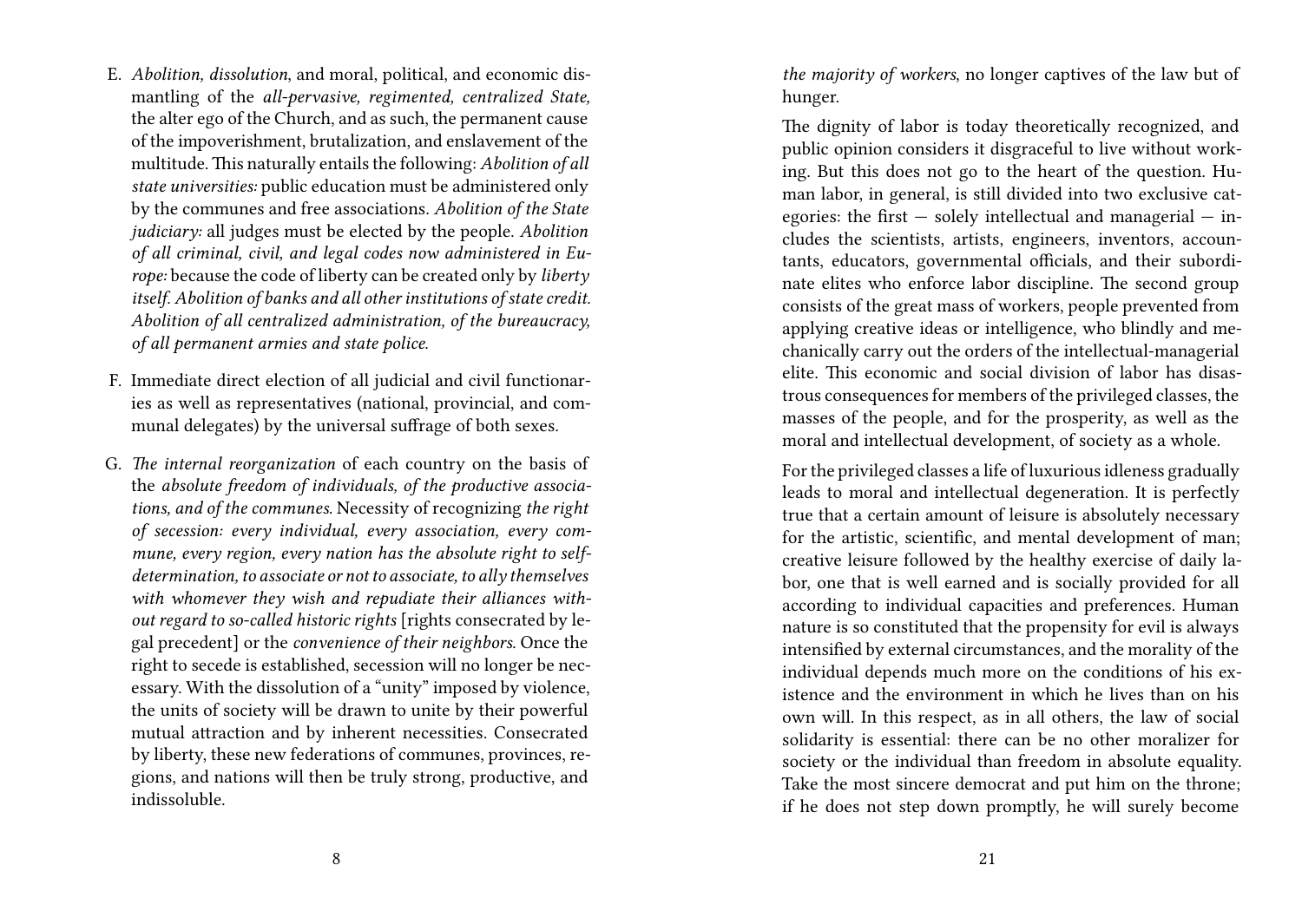of the ancient world, that in order to give one part of society the opportunity and the means to humanize itself through science, the arts, philosophy. and the enjoyment of human rights, another part of society, naturally the most numerous, must be condemned to work as slaves. This fundamental institution of ancient civilization was the cause of its downfall.

The city, corrupted and disorganized on the one hand by the idleness of the privileged citizens, and undermined on the other by the imperceptible but relentless activity of the disinherited world of slaves who, despite their slavery, through common labor developed a sense of mutual aid and solidarity against oppression, collapsed under the blows of the barbarian peoples.

Christianity, the religion of the slaves, much later destroyed ancient forms of slavery only to create a new slavery. Privilege, based on inequality and the right of conquest and sanctified by divine grace, again separated society into two opposing camps: the "rabble" and the nobility, the serfs and the masters. To the latter was assigned the noble profession of arms and government; to the serfs, the curse of forced labor. The same causes are bound to produce the same effects; the nobility, weakened and demoralized by depraved idleness, fell in 1789 under the blows of the revolutionary serfs and workers. The [French] Revolution proclaimed the dignity of labor and enacted the rights of labor into law. But only in law, for in fact labor remained enslaved. The first source of the degradation of labor, namely, the dogma of the political inequality of men, was destroyed by the Great Revolution. The degradation must therefore be attributed to a second source, which is nothing but the separation which still exists *between manual and intellectual labor*, which reproduces in a new form the ancient inequality and divides the world into two camps: *the privileged minority*, privileged not by law but by *capital*, and

H. *Individual rights*.

- 1. The right of every man and woman, from birth to adulthood, to complete upkeep, clothes, food, shelter, care, guidance, education (public schools, primary, secondary, higher education, artistic, industrial, and scientific), all at the expense of society.
- 2. The equal right of adolescents, while freely choosing their careers, to be helped and to the greatest possible extent supported by society. After this, society will exercise no authority or supervision over them except to respect, and if necessary defend, their freedom and their rights.
- 3. The freedom of adults of both sexes must be absolute and complete, freedom to come and go, to voice all opinions, to be lazy or active, moral or immoral, in short, to dispose of one's person or possessions as one pleases, being accountable to no one. Freedom to live, be it honestly, by one's own labor, even at the expense of individuals who *voluntarily* tolerate one's exploitation.
- 4. Unlimited freedom of propaganda, speech, press, public or private assembly, with no other restraint than the natural salutary power of public opinion. Absolute freedom to organize associations even for allegedly immoral purposes including even those associations which advocate the undermining (or destruction) of individual and public freedom.
- 5. Freedom can and must be defended only by freedom: to advocate the restriction of freedom on the pretext that it is being defended is a dangerous delusion. As morality has no other source, no other object, no other stimulant than freedom, all restrictions of liberty in order to protect morality have always been to the detriment of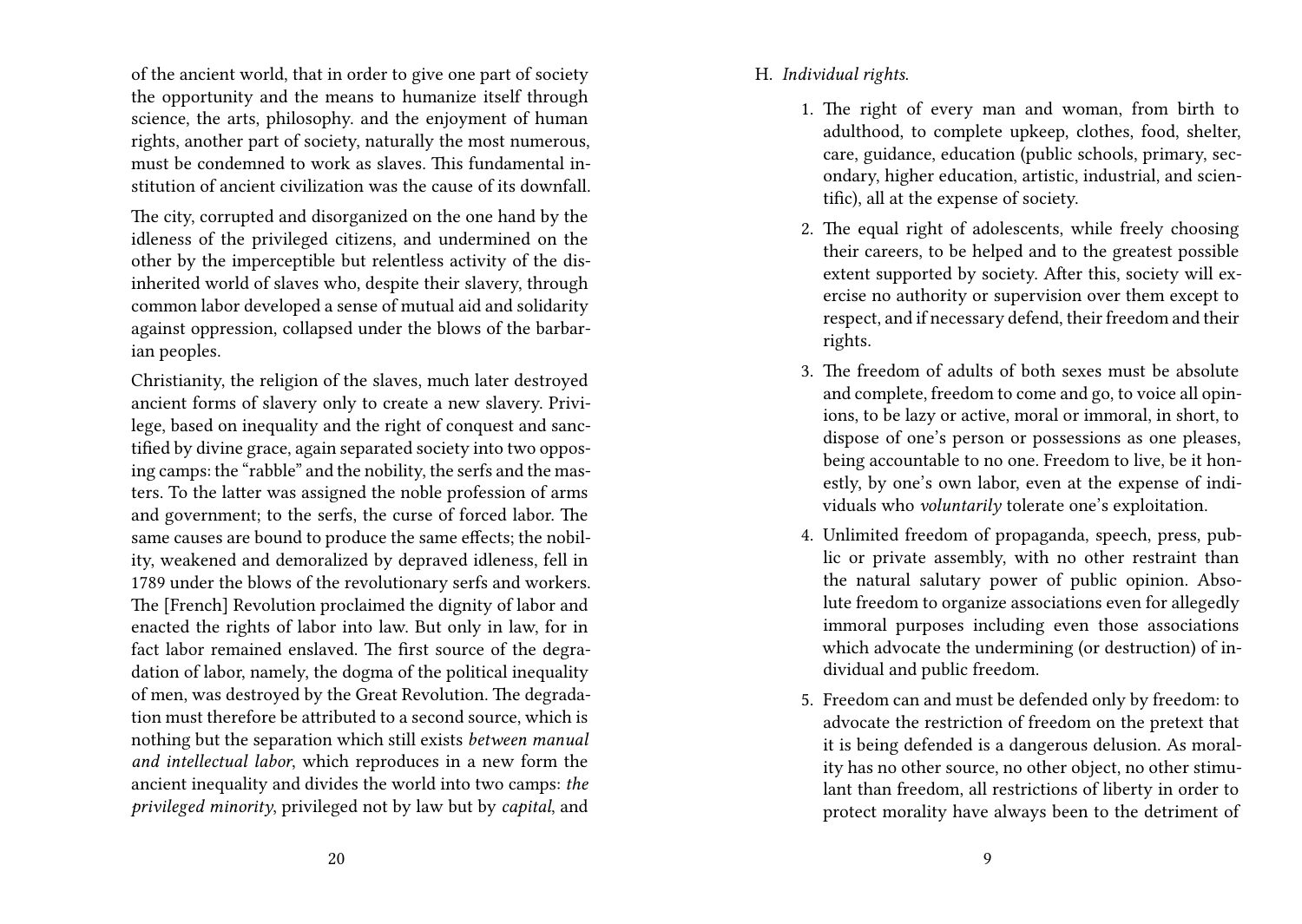the latter. Psychology, statistics, and all history prove that individual and social immorality are the inevitable consequences of a false private and public education, of the degeneration of public morality and the corruption of public opinion, and above all, of. the vicious organization of society. An eminent Belgian statistician [Quételet] points out that society opens the way for the crimes later committed by malefactors. It follows that all attempts to combat social immorality by rigorous legislation which violates individual freedom must fail. Experience, on the contrary, demonstrates that a repressive and authoritarian system, far from preventing, only increases crime; that public and private morality falls or rises to the extent that individual liberty is restricted or enlarged. It follows that in order to regenerate society, we must first completely uproot this political and social system founded on inequality, privilege, and contempt for humanity. After having reconstructed society on the basis of the most complete liberty, equality, and justice — not to mention work — for all and an enlightened education inspired by respect for man — public opinion will then reflect the new humanity and become a natural guardian of the most absolute liberty [and public order. Ed.].

6. Society cannot, however, leave itself completely defenseless against vicious and parasitic individuals. Work must be the basis of all political rights. The units of society, each within its own jurisdiction, can deprive all such antisocial adults of political rights (except the old, the sick, and those dependent on private or public subsidy) and will be obliged to restore their political rights as soon as they begin to live by their own labor.

in which we understand it — society will always remain divided into two unequal parts. The first. which comprises the great majority of mankind, the masses of the people, will be oppressed by the privileged, exploiting minority. *The right of inheritance violates the principle of freedom and must be abolished.*

E. …

F. …

- G. When inequality resulting from the right of inheritance is abolished, there will still remain inequalities [of wealth] due to the diverse amounts of energy and skill possessed by individuals. These inequalities will never entirely disappear, but will become more and more minimized under the influence of education and of an egalitarian social organization, and, above all, when the right of inheritance no longer burdens the coming generations.
- H. Labor being the sole source of wealth, everyone is free to die of hunger, or to live in the deserts or the forests among savage beasts, but whoever wants to live in society must earn his living by his own labor, or be treated as a parasite who is living on the labor of others.
- I. Labor is the foundation of human dignity and morality. For it was only by free and intelligent labor that man, overcoming his own bestiality, attained his humanity and sense of justice, changed his environment, and created the civilized world. The stigma which, in the ancient as well as the feudal world, was attached to labor, and which to a great extent still exists today, despite all the hypocritical phrases about the "dignity of labor" — this stupid prejudice against labor has two sources: the first is the conviction, so characteristic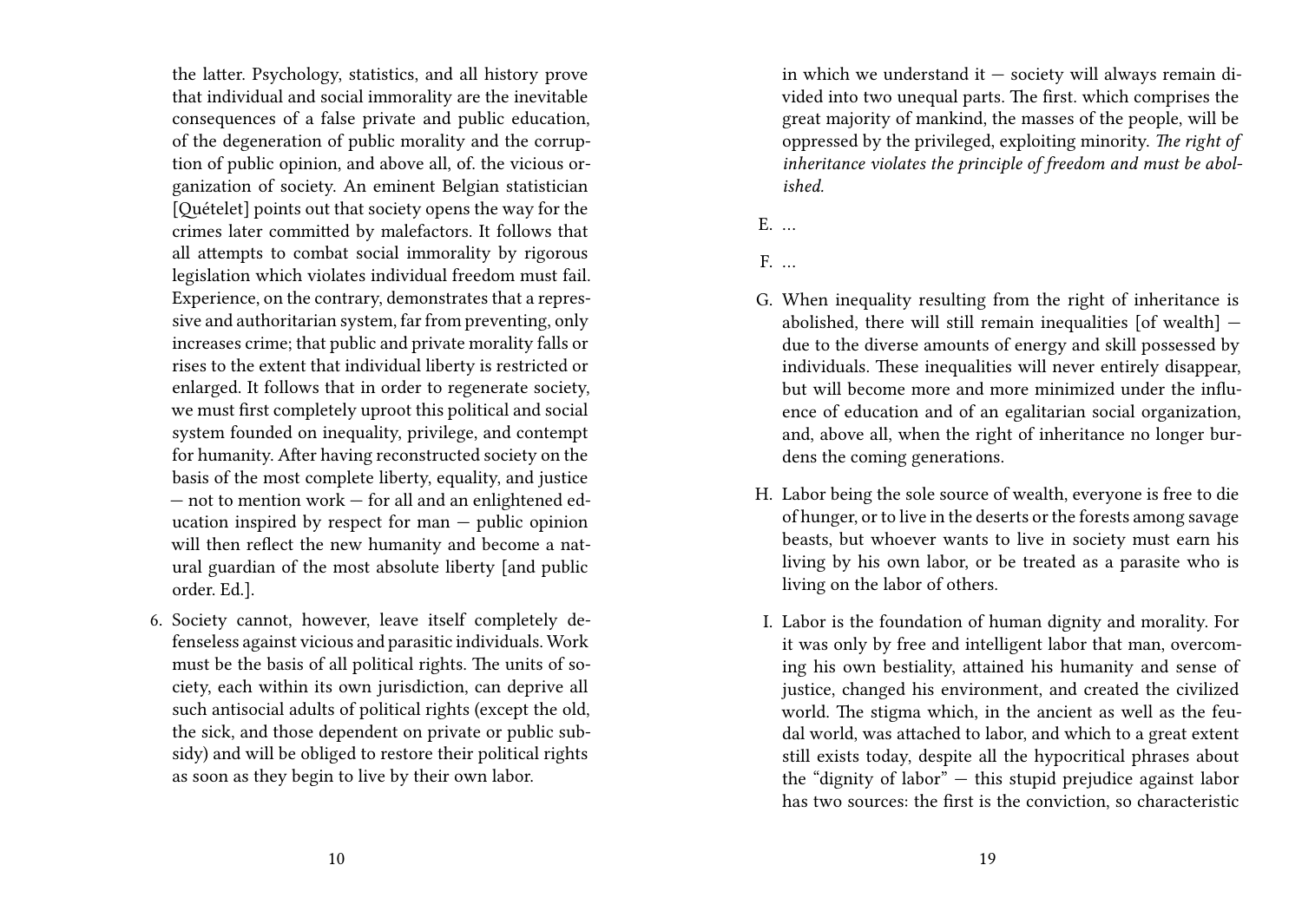12. Only nations or peoples accepting the principles outlined in this catechism will be admitted to the federation.

X. *Social Organization.* Without political equality there can be no real political liberty, but political equality will be possible only when there is *social and economic equality.*

- A. Equality does not imply the leveling of individual differences, nor that individuals should be made physically, morally, or mentally identical. Diversity in capacities and powers those differences between races, nations, sexes, ages, and persons — far from being a social evil, constitutes, on the contrary, the abundance of humanity. Economic and social equality means the equalization of personal wealth, but not by restricting what a man may acquire by his own skill, productive energy, and thrift.
- B. Equality and justice demand only *a society so organized that every single human being will — from birth through adolescence and maturity — find therein equal means, first for maintenance and education, and later, for the exercise of all his natural capacities and aptitudes*. This equality from birth that justice demands for everyone will be impossible as long as the right of inheritance continues to exist.

C. …

D. *Abolition of the right of inheritance.* Social inequality  $-$  inequality of classes, privileges, and wealth — not by right but in *fact.* will continue to exist until such time as the right of inheritance is abolished. It is an inherent social law that *de facto* inequality inexorably produces inequality of rights; social inequality leads to political inequality. And without political equality  $-$  in the true, universal, and libertarian sense

- 7. The liberty of every human being is inalienable and society will never require any individual to surrender his liberty or to sign contracts with other individuals except on the basis of the most complete equality and reciprocity. Society cannot forcibly prevent any man or woman so devoid of personal dignity as to place him- or herself in voluntary servitude to another individual; but it can justly treat such persons as parasites, not entitled to the enjoyment of political liberty, though only *for the duration of their servitude.*
- 8. Persons losing their political rights will also lose custody of their children. Persons who violate voluntary agreements, steal, inflict bodily harm, or above all, violate the freedom of any individual, native or foreigner, will be penalized according to the laws of society.
- 9. …
- 10. Individuals condemned by the laws of any and every association (commune, province, region, or nation) reserve the right to escape punishment by declaring that they wish to resign from that association. But in this case, the association will have the equal right to expel him and declare him outside its guarantee and protection.
- I. *Rights of association* [*federalism*]. The cooperative workers' associations are a new fact in history. At this time we can only speculate about, but not determine, the immense development that they will doubtlessly exhibit in the new political and social conditions of the future. It is possible and even very likely that they will some day transcend the limits of towns, provinces, and even states. They may entirely reconstitute society, dividing it not into nations but into different industrial groups, organized not according to the needs of politics but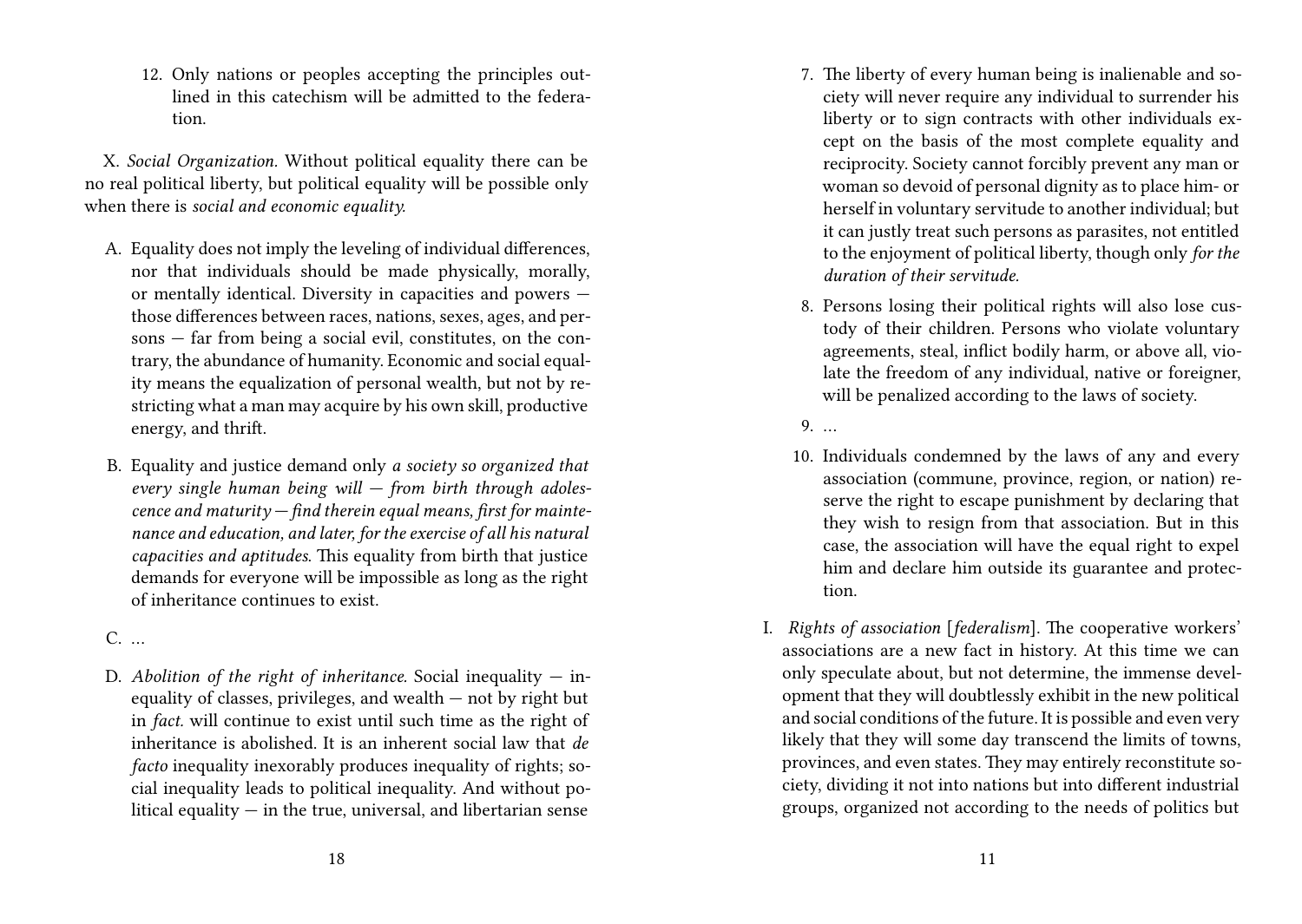to those of production. But this is for the future. Be that as it may, we can already proclaim this fundamental principle: *irrespective of their functions or aims, all associations, like all individuals, must enjoy absolute freedom.* Neither society, nor any part of society — commune, province, or nation — has the right to prevent free individuals from associating freely for any purpose whatsoever: political, religious, scientific, artistic, or even for the exploitation or corruption of the naive or alcoholics, provided that *they are not minors*. To combat charlatans and pernicious associations is the special affair of public opinion. But society is obliged to refuse to guarantee civic rights of any association or collective body whose aims or rules violate the fundamental principles of human justice. Individuals shall not be penalized or deprived of their full political and social rights solely for belonging to such unrecognized societies. The difference between the recognized and unrecognized associations will be the following: the juridically recognized associations will have the right to the protection of the community against individuals or recognized groups who refuse to fulfill their voluntary obligations.' The juridically unrecognized associations will not be entitled to such protection by the community and none of their agreements will be regarded as binding.

J. The division of a country into regions, provinces, districts, and communes, as in France, will naturally depend on the traditions, the specific circumstances, and the particular nature of each country. We can only point out here the two fundamental and indispensable principles which *must* be put into effect by any country seriously trying to organize a free society. *First: all organizations must proceed by way of federation from the base to the summit, from the commune to the coordinating association of the country or nation. Second: there must be at least one autonomous intermediate body between the*

and well-being of other nations. All able-bodied citizens should, if necessary, take up arms to defend their homes and their freedom. Each country's military defense and equipment should be organized locally by the commune, or provincially, somewhat like the militias in Switzerland or the United States of America [circa 1860–7].

- 8. The International Tribunal shall have no other function than to settle, without appeal, all disputes between nations and their respective provinces. Differences between two federated countries shall be adjudicated, without appeal, only by the International Parliament, which, in the name of the entire revolutionary federation, will also formulate common policy and make war, if unavoidable, against the reactionary coalition.
- 9. No federated nation shall make war against another federated country. If there is war and the International Tribunal has pronounced its decision, the aggressor must submit. If this doesn't occur, the other federated nations will sever relations with it and, in case of attack by the aggressor, unite to repel invasion.
- 10. All members of the revolutionary federation must actively take part in approved wars against a nonfederated state. If a federated nation declares unjust war on an outside State against the advice of the International Tribunal, it will be notified in advance that it will have to do so alone.
- 11. It is hoped that the federated states will eventually give up the expensive luxury of separate diplomatic representatives to foreign states and arrange for representatives to speak in the name of all the federated States.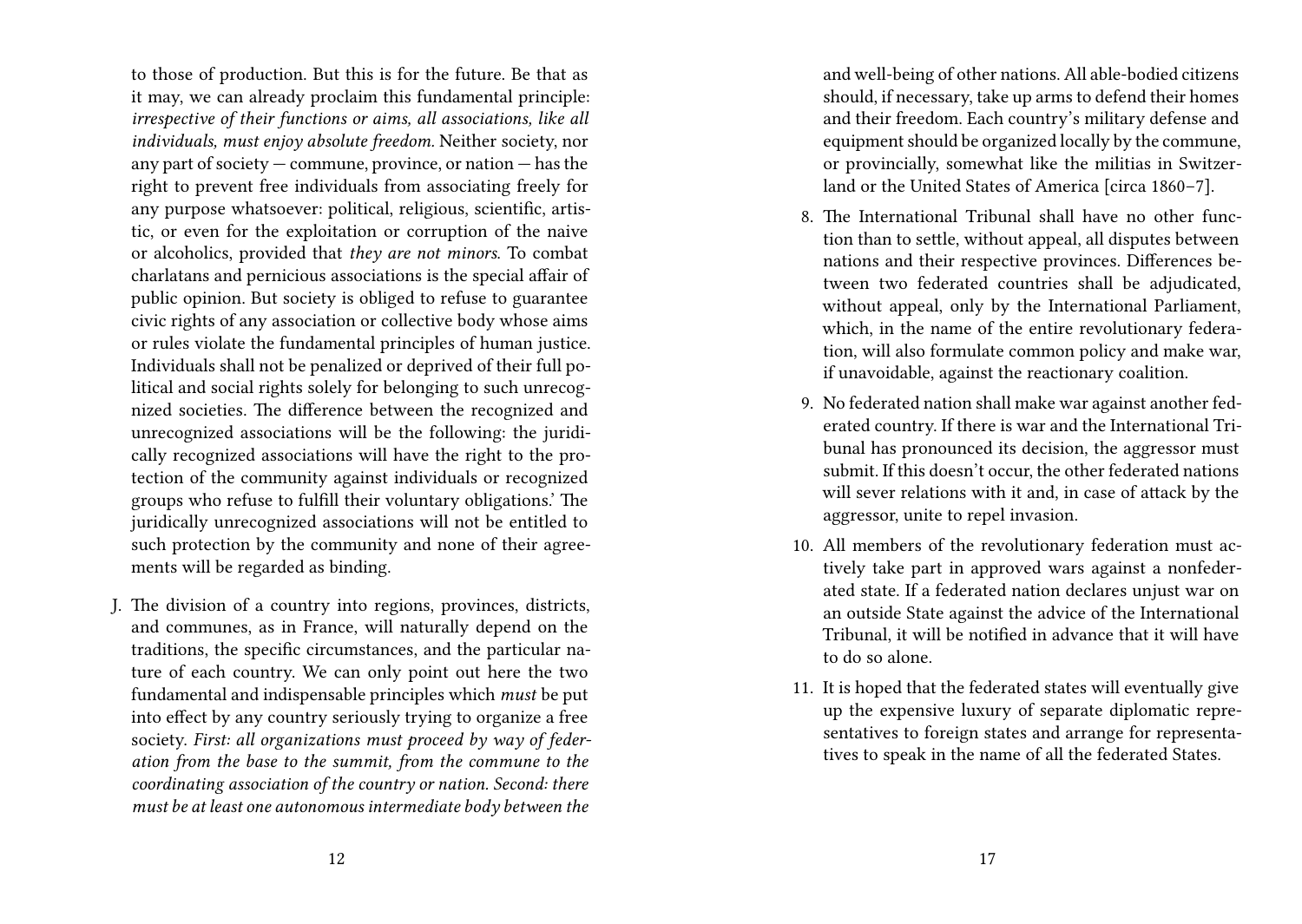- 2. Abolition of alleged historic right and the horrible right of conquest.
- 3. Absolute rejection of the politics of aggrandizement, of the power and the glory of the State. For this is a form of politics which locks each country into a self-made fortress, shutting out the rest of humanity, organizing itself into a closed world, independent of all human solidarity, finding its glory and prosperity in the evil it can do to other countries. A country bent on conquest is necessarily a country internally enslaved.
- 4. The glory and grandeur of a nation lie only in the development of its humanity. Its strength and inner vitality are measured by the degree of its liberty.
- 5. The well-being and the freedom of nations as well as individuals are inextricably interwoven. Therefore, there must be free commerce, exchange, and communication among all federated countries, and abolition of frontiers, passports, and customs duties [tariffs]. Every citizen of a federated country must enjoy the same civic rights and it must be easy for him to acquire citizenship and enjoy political rights in all other countries adhering to the same federation. If liberty is the starting point, it will necessarily lead to unity. But to go from unity to liberty is difficult, if not impossible; even if it were possible, it could be done only by destroying a spurious "unity" imposed by force…

6. …

7. No federated country shall maintain a permanent standing army or any institution separating the soldier from the civilian. Not only do permanent ,armies and professional soldiers breed internal disruption, brutalization, and financial ruin, they also menace the independence

*commune and the country, the department, the region, or the province*. Without such an autonomous intermediate body, the commune (in the strict sense of the term) would be too isolated and too weak to be able to resist the despotic centralistic pressure of the State, which will inevitably (as happened twice in France) restore to power a despotic monarchical regime. Despotism has its source much more in the centralized organization of the State, than in the despotic nature of kings.

- K. *The basic unit of all political organization in each country must be the completely autonomous commune, constituted by the majority vote of all adults of both sexes*. No one shall have either the power or the right to interfere in the internal life of the commune. The commune elects all functionaries, lawmakers, and judges. It administers the communal property and finances. Every commune should have the incontestable right to create, without superior sanction, its own constitution and legislation. But in order to join and become an integral part of the provincial federation, the commune must conform its own particular charter to the fundamental principles of the provincial constitution and be accepted by the parliament of the province. The commune must also accept the judgments of the provincial tribunal and any measures ordered by the government of the province. (All measures of the provincial government must be ratified by the provincial parliament.) Communes refusing to accept the provincial laws will not be entitled to its benefits.
- L. *The province must be nothing but a free federation of autonomous communes.* The *provincial* parliament could be composed either of a single chamber with representatives of each of the communes or of two chambers, the other representing the population of the province, independent of the com-